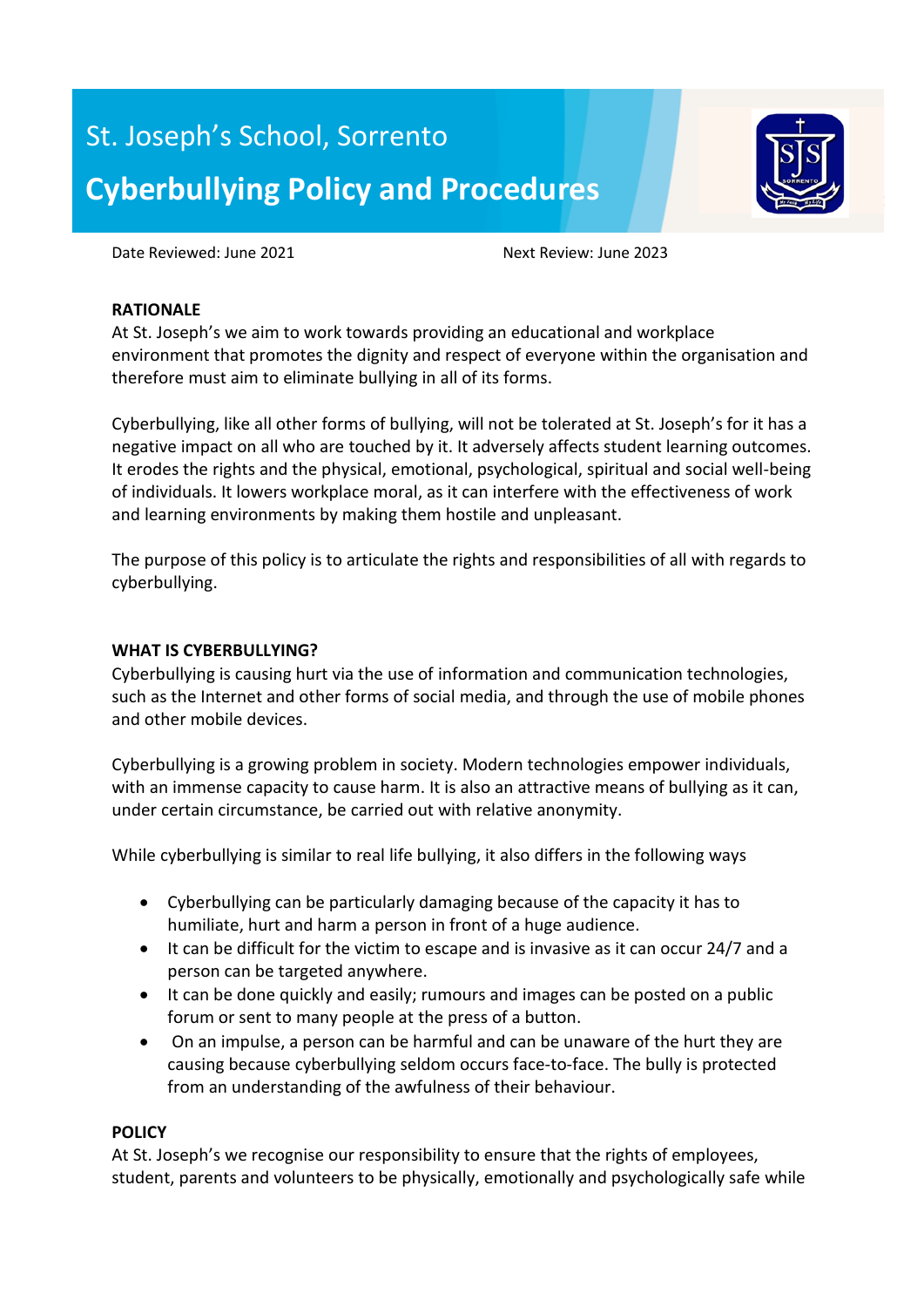at school or while being associated with school related activities. Therefore all forms of bullying, including cyberbullying, will not be tolerated.

At St Joseph's School we:

- Owe a duty of care to all members of our school community to flourish free from discrimination, harassment or any form of bullying.
- Is aware of what constitutes bullying behaviour
- Will endeavour to respond to all forms of bullying in a sympathetic, timely and fair manner.
- Do not tolerate, condone or trivialise any forms of bullying behaviour.
- Provide support to victims of bullying.
- Deal firmly and fairly with bullies.
- Provide a deliberate and ongoing focus on promoting positive online behaviour, through everyday promotion of positive, appropriate and constructive online relationship.
- Provide educational activities that assist in deepening knowledge and understanding in Cyber safety and respectful relationships.
- Are an accredited E-Smart school.
- Organise external providers of Cyber safety programmes to run sessions for students, staff and parents.
- Ask all students and parents to complete and sign an annual 'Acceptable Use Policy.'
- Encourage all members of the school community to report any incidents of cyberbullying to themselves or a third party.
- Investigate and take seriously any complaint made.
- Ensure staff and students recognise that support, counselling and mediation will be part of the response to a bullying incidence.
- Provide suitable counselling, monitoring and support for students, teachers and parents through the Principal or Well-being Leader, as appropriate.

# **PROCEDURES**

Strategies the school will use to respond to a confirmed incident of bullying:

- Record any statements from the recipient of bullying. This information will be recorded on the Student Welfare Data file and kept for future reference.
- Record any statements from witnesses
- Record any statements from the student who allegedly bullied
- Discuss a range of possible solutions to manage the situation and find a resolution to which all parties involved agree
- Advise all involved that they may make additional reports if they are not satisfied that the issue has been resolved
- Advise the parents of the recipient, and the student who bullied, of the incident
- Monitor and record the situation on an ongoing basis